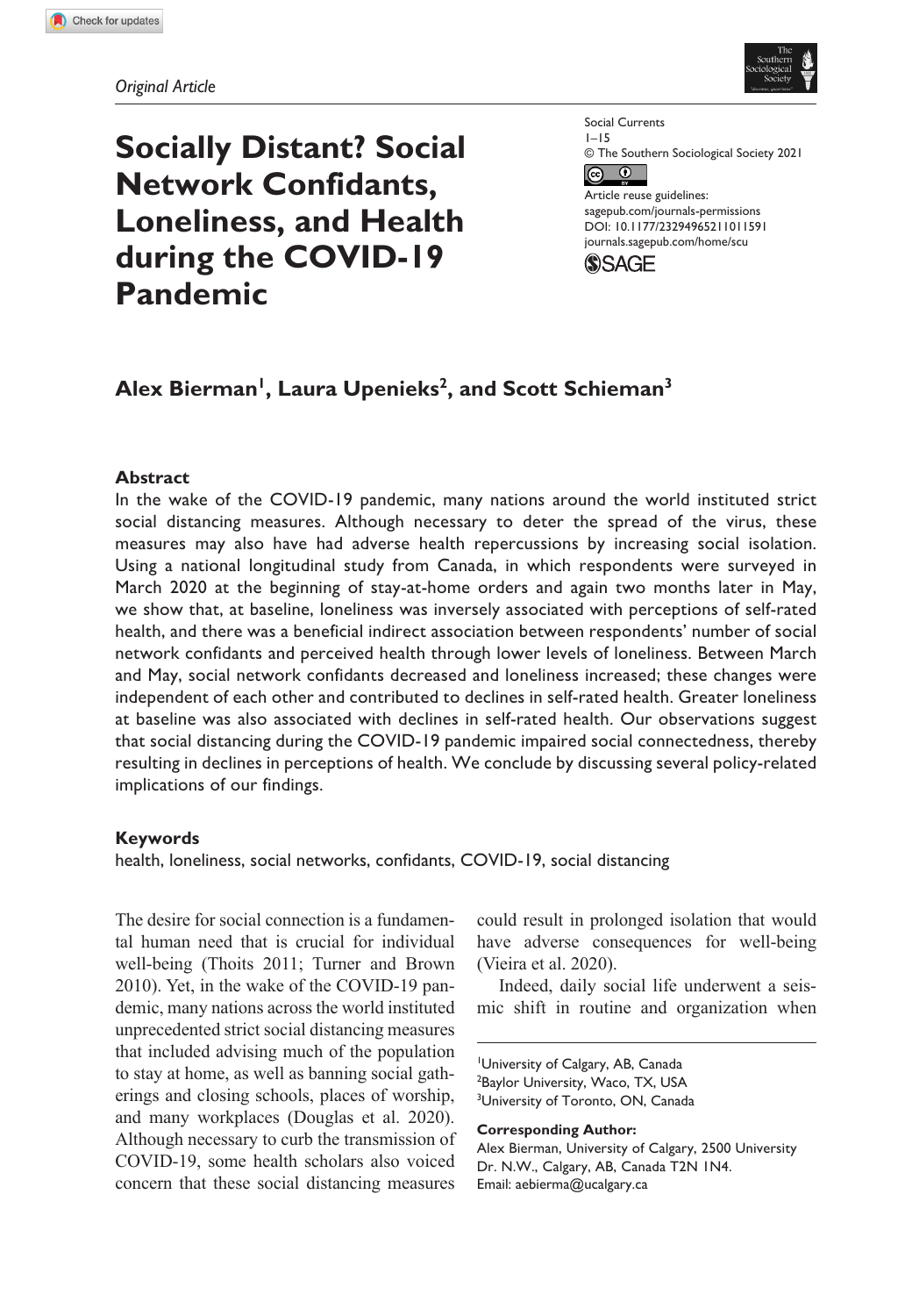stay-at-home issues were put into place in the early months of 2020. Work and communication with family and friends shifted almost exclusively to an online environment. Although technological tools (e.g., Zoom, FaceTime) have made it possible to remain in contact with close friends and family members at the outset of the pandemic, emerging evidence suggests that virtual connection is not as conducive as face-to-face contact for discussing personal problems. For instance, some evidence suggests that virtual screen time at this initial stage of the pandemic was associated with lower mental well-being (Ellis, Dumas, and Forbes 2020; Stieger, Lewetz, and Swami 2021). In addition, past research on support crisis situations shows that face-to-face contact, but not virtual interaction, was associated with improved well-being (Hawdon and Ryan 2012). Since remote interactions lack the richer experience of person-to-person interaction, which also encompass physical touch and the ability to read verbal and nonverbal expressions more accurately, virtual communication may not be an effective means of buffering against feelings of social isolation. Thus, many people may be left feeling disconnected and unable to discuss personal problems with close confidants during a time of intense stress when support is especially needed. Due in part to a disruption of social contacts, some have increasingly turned to unhealthy coping methods, such as greater use of substances like alcohol (Rogers et al. 2020) as well as opioids (Alexander et al. 2020). A critical question is therefore how social connection changed in the context of COVID-19 social distancing measures and the implications for well-being at the start of the pandemic as individuals struggled to adjust to the "new normal."

Our study considers whether any relationship between social network size and perceptions of health works through reduced loneliness as a mechanism. Imposed quarantine is both an unfamiliar and unpleasant experience that involves a departure from usual everyday routines and physical separation from friends and family. Much research documents the importance of supportive others in one's social network for individual health (Thoits 2011),

and immersion in a network of supportive others has a clear tendency to deter loneliness (Rote, Hill, and Ellison 2013). Loneliness is in turn damaging to a number of health outcomes (Cacioppo and Cacioppo 2014; Ong, Uchino, and Wethington 2016), through such mechanisms as impaired health behaviors and elevated levels of stress (Cacioppo and Hawkley 2009). The sum of the breadth of these adverse health effects will tend to be reflected in one's perceptions of their overall health (Doiron et al. 2015).

To examine these interrelationships, we use a unique panel survey of Canadians, where the first wave of data collection occurred during the early stages of the pandemic in March of 2020, shortly after stay-at-home measures were instituted across Canada, and a second wave was administered two months later in May. This study therefore contributes policyrelevant information to the study of population health during the COVID-19 pandemic by considering the extent of decreases in key markers of social connectedness, and whether these changes are in turn detrimentally associated with individual perceptions of health during this period of crisis. These social distancing measures created a context where we can witness the real-time importance of social connections and network confidants—and what happens when those are eroded or limited. Given the potentially lifesaving effects of social distancing measures and current debates regarding their continued implementation (e.g., Allcott et al. 2020), it is vital for health professionals and policymakers to recognize whether the loss of close social network members affects loneliness and health outcomes at the population level.

# **Background**

# *Loneliness and Health*

Figure 1 depicts our conceptual model for this study. This model locates loneliness as a key influence on health. Loneliness is an evaluative construct that reflects individual evaluations of social relationships as failing to meet individual and social needs, particularly when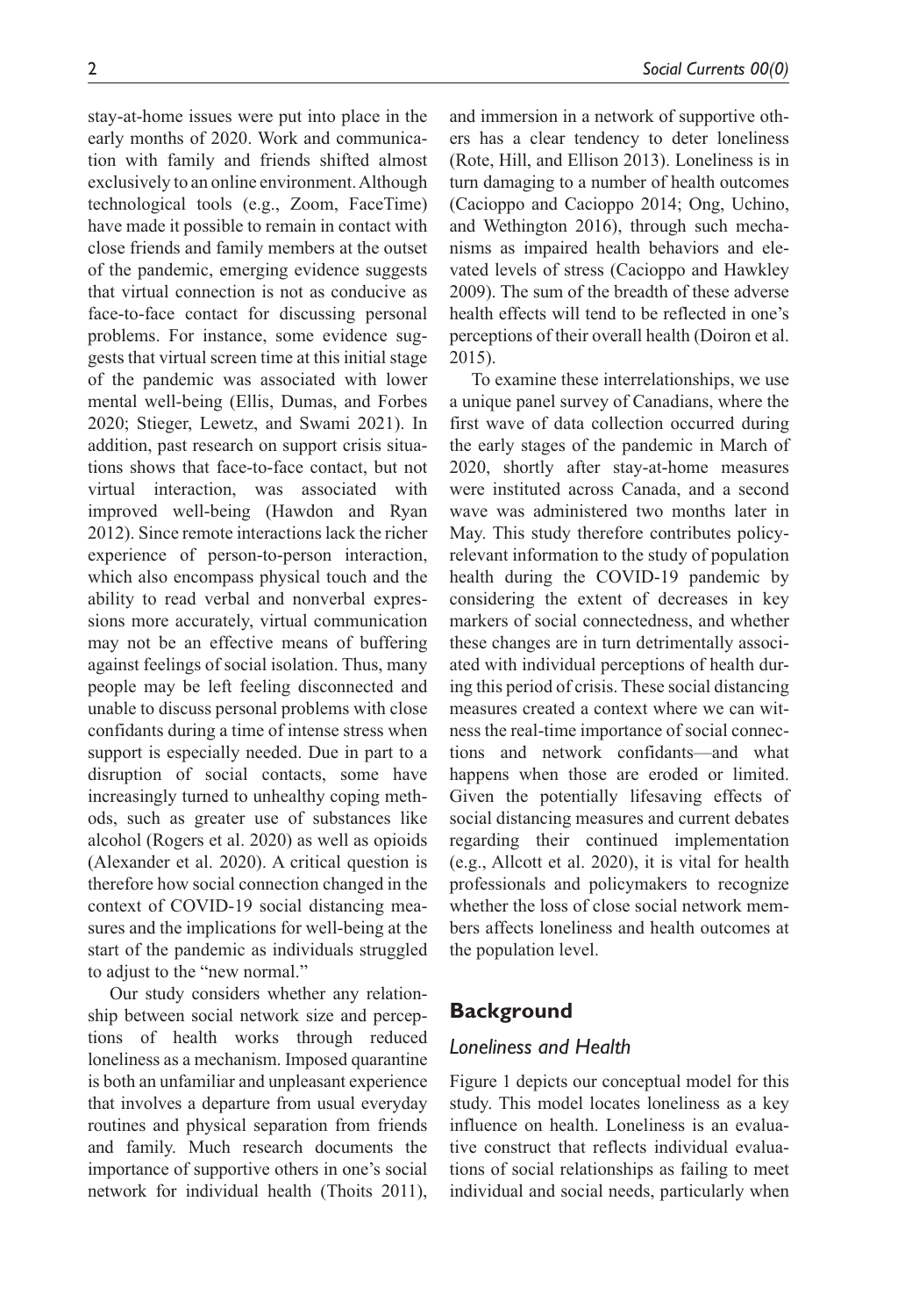

**Figure 1.** Conceptual model of the indirect associations between social network confidants, loneliness, and self-rated health.

the individual is not satisfied by the degree of intimacy (Hughes et al. 2004). The central role of loneliness as an evaluative construct leads loneliness to serve as a primary conduit for the effects of supportive social networks on perceptions of health (Uchino 2004). We therefore begin by detailing the ramifications of loneliness for self-perceptions of health, giving special attention to the onset of social distancing measures in response to the COVID-19 pandemic. In a subsequent section, we expand on these ideas, describing how social networks of close confidants will influence perceptions of health through loneliness, as well as how changes in the number of social network confidants during the pandemic may have negatively influenced perceptions of health through increased loneliness.

Even prior to the COVID-19 pandemic, some scholars characterized North American and other Western nations as in the grip of an "epidemic" of loneliness (e.g., Jeste, Lee, and Cacioppo 2020). The severing of social contacts that was required in response to the pandemic led to concerns that a public that was already quite vulnerable to loneliness would be especially likely to experience increases in loneliness due to these changes. As Sharma, Maheshwari, and Bronsther (2020) noted, "forced quarantines and social distancing imposed by the COVID-19 crisis are likely to further exacerbate the loneliness epidemic" (p. 32). Indeed, comparisons of cross-sectional population surveys from 2018 and during the pandemic indicate higher rates of loneliness during the pandemic than in years prior (McGinty et al. 2020). Community samples of young adults in Canada in the United Kingdom also appear to support these concerns, showing increases in loneliness between early in 2020 and later in April and May 2020 (Folk et al. 2020; Lee, Cadigan, and Rhew 2020). Similar results were also observed in a small community sample of older adults in the United States (Krendl and Perry 2021) and in a small sample of older Swiss adults (Macdonald and Hülür 2021). Taken together, these studies from diverse samples with data coinciding with the beginning of the COVID-19 pandemic and onset of stay-at-home orders suggest that loneliness increased over this short period of time.

We focus on self-rated health as an outcome because changes in loneliness during the pandemic are likely to have had acute detrimental consequences for health that would be reflected in perceived health. Critically, self-rated health is a *perceptual* measure that combines active experiences of physical and mental well-being with unconscious evaluations of bodily sensations (Au and Johnston 2014; Jylhä 2009), though physical functioning is found to be more strongly associated with perceptions of self-rated health than mental functioning (Mavaddat et al. 2011). The sensitivity of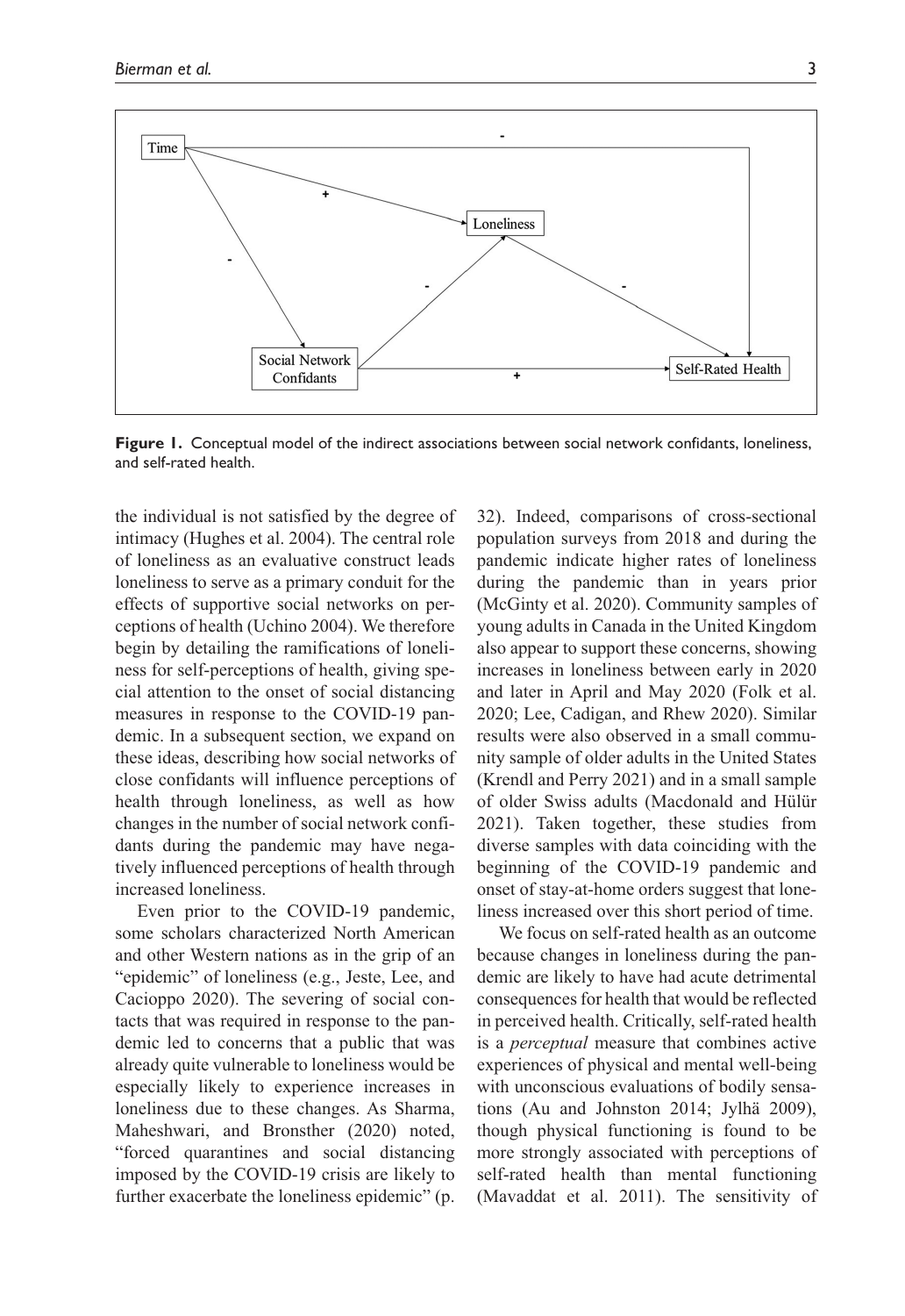self-rated health to multiple systems and unconscious experiences results in a highly dynamic measure that is responsive to bodily fluctuations (Benyamini 2011) and may be ideal to capture any health changes occurring amid the vast reorganization of social life that characterized the outset of the pandemic. Indeed, self-rated health has been lauded by health scholars for its ability to capture not only more immediate changes in physical and mental health, but also somatic concerns that may be physical manifestations of stress (e.g., stomach aches, fatigue) (Caetano, Silva, and Vettore 2013; Ferraro and Wilkinson 2015) which may not typically result in diagnosable medical ailments until years later.

Theoretical and empirical support for the proposition that changes in loneliness can have acute effects on perceptions of health can be found within the evolutionary theory of loneliness. According to this theory, transient (shorter, or intermittent) periods of loneliness may function as an alarm to motivate individuals to reconnect with others. If reconnection does not occur, these feelings might become exacerbated and lead to further disruption and feelings of distress that can interfere with multiple physically restorative health behaviors and systems (Cacioppo and Hawkley 2009; Cacioppo et al. 2006). Moreover, as an acute signal of social threat, loneliness is robustly associated with acute physiological stress responses (Brown, Creaven, and Gallagher 2019). In support of these arguments, baseline levels of loneliness have been shown to predict subsequent declines in self-rated health (Luo et al. 2012; Tsur et al. 2019), and decreases in loneliness has have be shown to be favorably associated with subsequent self-rated health (Nummela, Seppänen, and Uutela 2011). Moreover, in a longitudinal study of households in Spain, Martín-María et al. (2020) found that transient loneliness was associated with worse self-rated physical health scores relative to the never lonely, both crosssectionally at each wave and over time.

We therefore suggest that baseline levels of loneliness at the beginning of the COVID-19 pandemic will be inversely associated with initial perceptions of self-rated health. In addition, we expect that there will be increases

across the population in loneliness during the COVID-19 pandemic, as well as a decline in perceptions of self-rated health, and increases in loneliness will contribute to explaining declines in self-rated health.

# *Social Network Confidants during the Pandemic*

As Figure 1 illustrates, the breadth of one's social network confidants is likely to be a primary contributor to loneliness, with decreases in networks during the COVID-19 pandemic contributing to increases in loneliness. We examine social network confidants in terms of the number of people with whom a respondent can discuss "intimate" or "important" matters. This measure captures a vital component of social isolation because assessment of the number of social contacts that are available to provide supportive interactions is critical for a sense of enmeshment in a network of supportive relationships (Wellman and Gulia 1999). As demonstrated in empirical research, one's network of social confidants will therefore act as a bulwark against loneliness by reinforcing a sense of connection and rewarding social relationships, in turn influencing self-rated health (Chen and Feeley 2014; Ong et al. 2016).

We posit that stay-at-home orders and associated social distancing measures during the COVID-19 pandemic would be critical for declines in networks of social confidants that would lead to increases in loneliness. Recent research shows that a decline in the size of one's confidant network is linked to increases in reports of social isolation shortly following the outbreak of the COVID-19 pandemic (Bierman and Schieman 2020). As a relative comparison to another large-scale crisis, personal social networks were identified as the most important source providing psychological, financial, and social support after Hurricane Katrina (Forgette et al. 2009), suggesting that declines in social confidants would have potent consequences for loneliness during the pandemic. This argument is supported by additional research conducted during the pandemic that has shown that people with low numbers of network confidants tended to report increases in loneliness (Kovacs et al.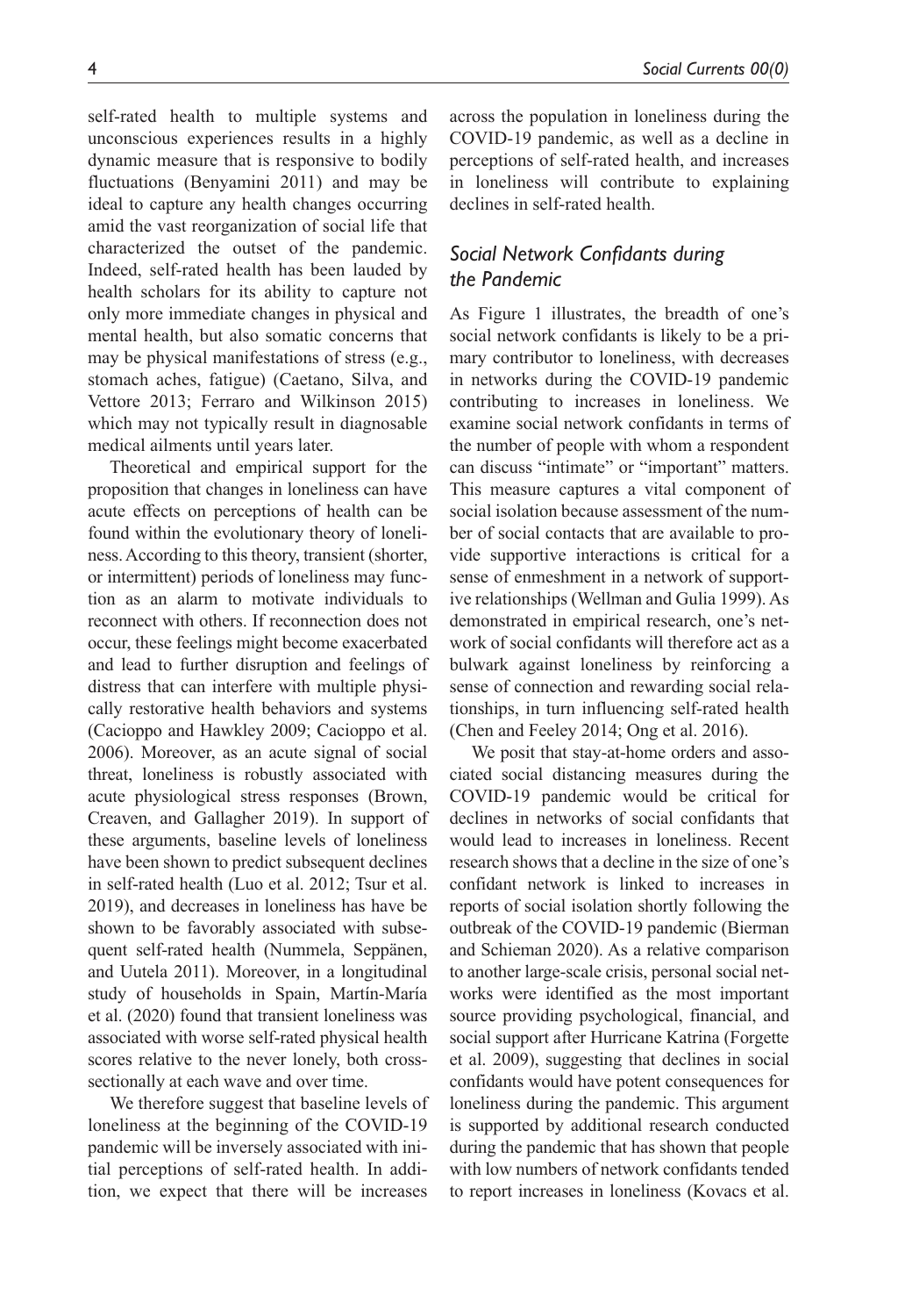2021). By extension, the likely increasing importance of reliance on social support networks during the pandemic, paired with the losses of these very same support networks, could lead to notable increases in loneliness that in turn undermine self-rated health.

# **Methods**

#### *Data*

The data analyzed in the present study are the *Canadian Quality of Work and Economic Life Study (C-QWELS)*. The baseline C-QWELS data used in the current research are a part of a Canadian national study intended to examine social conditions and well-being among Canadians who were currently employed. Data were gathered by the study authors in cooperation with the Angus Reid Forum, a Canadian national survey research firm that maintains an ongoing national panel of Canadian respondents. The baseline data used in this survey were gathered from March 17 to March 23, 2020, using an online survey of 2,528 working Canadians. The response rate was 43 percent, and results were statistically weighted according to the most current education, age, gender, and region Census data to ensure a sample representative of working Canadians. Subsequently, 44 respondents were removed because they were not working at the time of the survey, reducing the sample size to 2,484; another 28 respondents were removed because they preferred to self-describe their own gender, and this was too small of a response size to analyze as a separate category, resulting in a final sample size of 2,456. An attempt was made to recontact these respondents using a similar online survey that was administered from May 17 to May 23, 2020, resulting in a sample of 1,854 respondents (a retention rate of 75.5 percent). The timing of the first wave of data was during the early stages of the pandemic when social distancing measures had recently been put in place. Thus, change between March and May is specific to the *changing nature of experiences during the pandemic*, rather than change from prior to the pandemic to during the pandemic.

## *Focal Measures*

*Self-rated health.* Our dependent variable perceptions of health as indicated by selfrated health—was measured with a frequently used survey question which asked, "Overall, how would you describe your current state of health?" with response categories of (1) "Excellent," (2) "Very good," (3) "Good," (4) "Fair," (5) "Poor," and (6) "Very Poor." As a low number of respondents indicated "Very Poor," responses to "Poor" and "Very Poor" were combined, creating a five-level variable; responses were reverse-coded so that higher values indicated better perceptions of health.

*Loneliness.* The measure of loneliness was adapted from a validated three-item scale designed to assess loneliness in surveys (Hughes et al. 2004). Respondents were asked, "In the past month, how often did you . . . ?" (1) "feel like you lacked companionship"; (2) "feel left out"; and (3) "feel isolated from other people." Responses were coded on a scale of 1 ("none of the time") to 5 ("all of the time"). The mean of the three items at each wave was used as the indicator of loneliness (Cronbach's alpha of 0.80 in March and 0.81 in May).

*Social network confidants.* The measure of the number of social network confidants was adapted from the European Social Survey (ESS) and has been validated as a measure of close social network size (Bearman and Parigi 2004) and as a predictor of loneliness (Swader 2019). The measure specifically asks about the extent of one's supportive social network, thereby reflecting channels through which perceived and embedded support can flow. Respondents were asked, "How many people, if any, are there with whom you can discuss intimate and personal matters?" with responses of None, 1, 2, 3, 4–6, 7–9, and 10 or more. To create a measure with more evenly distributed categories and avoid the influence of outliers, responses to the top two categories were combined, creating a five-level measure with the top category of 7 or more.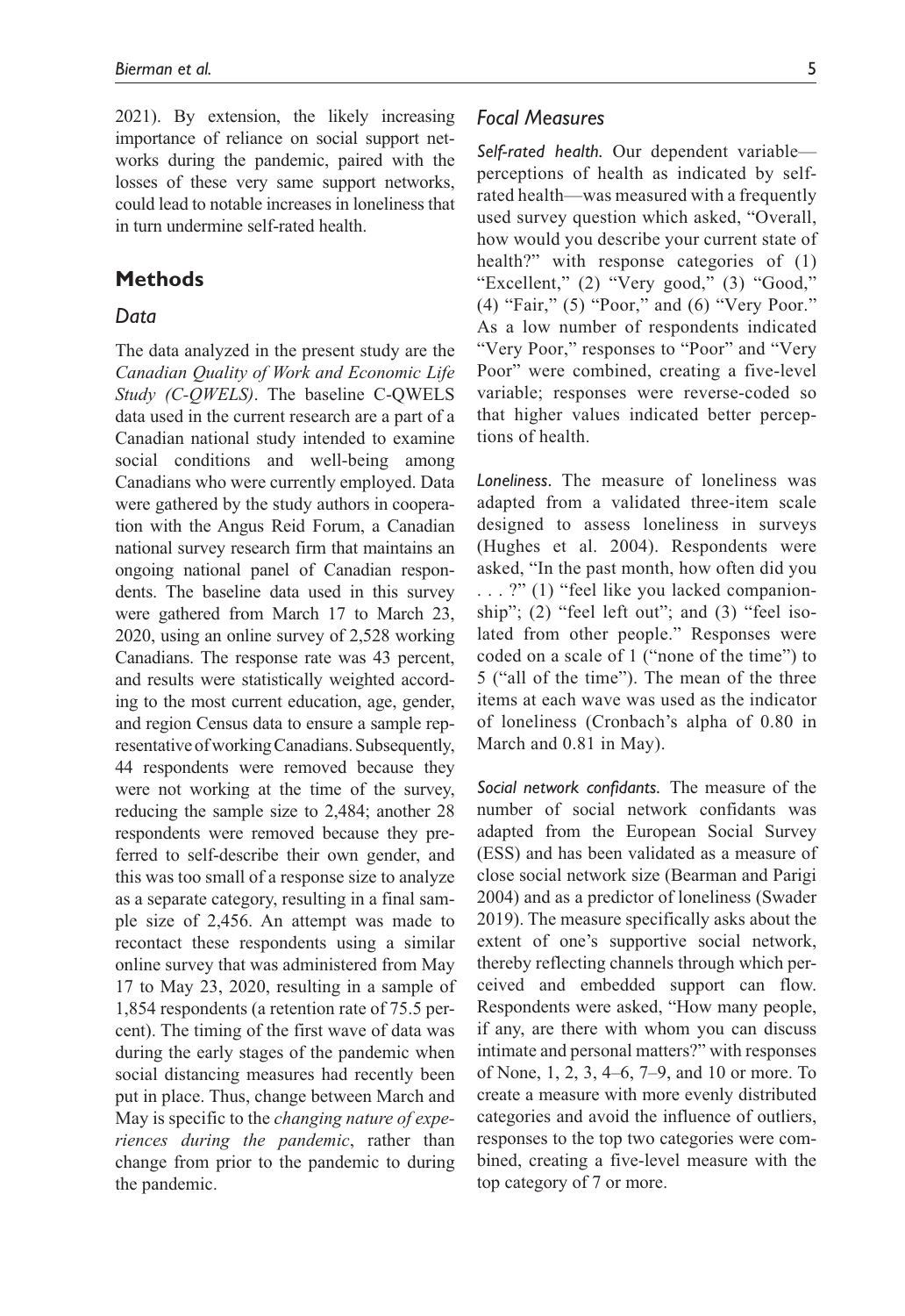## *Control Measures*

Control measures focused on prominent demographic determinants of social relationships and health. Age was measured in years and coded where individuals aged 18–29 were compared to categories of 30–39, 40–49, 50– 64, and  $65+$ . Gender was coded as  $0 =$  men, 1 = women. As is common in Canadian research (Little 2016), racial and ethnicity minority status was measured by a dichotomous variable in which the higher value indicated a "visible minority." Education was operationalized as a set of categories, in which individuals with a university degree were compared with categories of high school degree, some college/trade school/university, and college/trade school; less than 2 percent of weighted sample had less than a high school degree, and these respondents were grouped with those with a high school degree. Income was measured as a set of categories in which \$150,000 or more in household income was compared to less than \$25,000, \$25,000 to less than \$50,000, \$50,000 to less than \$100,000, and \$100,000 to less than \$150,000. Those missing reports of income was considered as an additional analytic category. We control for the presence of additional individuals in the home with an indicator of not living with a romantic partner  $(0 =$  does not live with a partner,  $1 =$ lives with partner), and additional measure of the number of people in household other than the respondents (with a value of 0 indicating that the respondent lives alone and a top value of 5 or more additional people). Furthermore, because baseline data focused on a working sample, we controlled for baseline work statuses with a set of dichotomous variables in which business owners or the self-employed were compared with part-time and full-time workers who were employed by others. Weighted sample descriptives are provided in Table 1.

# *Methods of Analysis*

Our primary means of analysis in the current research is sequential latent change score (LCS) analysis (Grimm, Ram, and Estabrook 2017). Our basic LCS model is depicted in

|  |  | <b>Table 1.</b> Weighted Sample Means ( $N = 2,456$ ). |  |  |  |  |  |
|--|--|--------------------------------------------------------|--|--|--|--|--|
|--|--|--------------------------------------------------------|--|--|--|--|--|

| Age                                     |       |
|-----------------------------------------|-------|
| $18 - 29$                               | 0.202 |
| $30 - 39$                               | 0.283 |
| $40 - 49$                               | 0.187 |
| $50 - 64$                               | 0.274 |
| $65 - 85$                               | 0.054 |
| Women                                   | 0.486 |
| Visible minority                        | 0.137 |
| Education                               |       |
| High school                             | 0.122 |
| Some university or college/trade school | 0.217 |
| College/trade school                    | 0.230 |
| University degree                       | 0.432 |
| Income                                  |       |
| Under \$25,000                          | 0.069 |
| \$25,000 to less than \$50,000          | 0.136 |
| \$50,000 to less than \$100,000         | 0.303 |
| \$100,000 to less than \$150,000        | 0.229 |
| \$150,000 and over                      | 0.163 |
| Missing income                          | 0.100 |
| <b>Baseline work statuses</b>           |       |
| Full-time employment                    | 0.655 |
| Part-time employment                    | 0.184 |
| Business owner/self-employed            | 0.162 |
| Lives with romantic partner             | 0.647 |
| Number of others in household           | 1.686 |

Figure 2. The LCS model estimates two primary parameters of interest. The first is mean baseline levels of an outcome, which is represented by the mean of an intercept factor, and the second is the mean change in the outcome over time, which is represented by the mean of a change factor. A random disturbance term, denoted by "D," affords interindividual variation at baseline. By allowing the random error terms for the intercept and change factor to be correlated, the LCS model explicitly takes into account the degree to which baseline levels of an outcome are correlated with degree of change over time available for each case, thereby accounting for sample attrition (Enders 2010).

Because the LCS model is estimated through structural equation modeling (SEM), LCS models can be estimated for multiple outcomes within the same model. As a result, as shown in Figure 2, baseline loneliness can be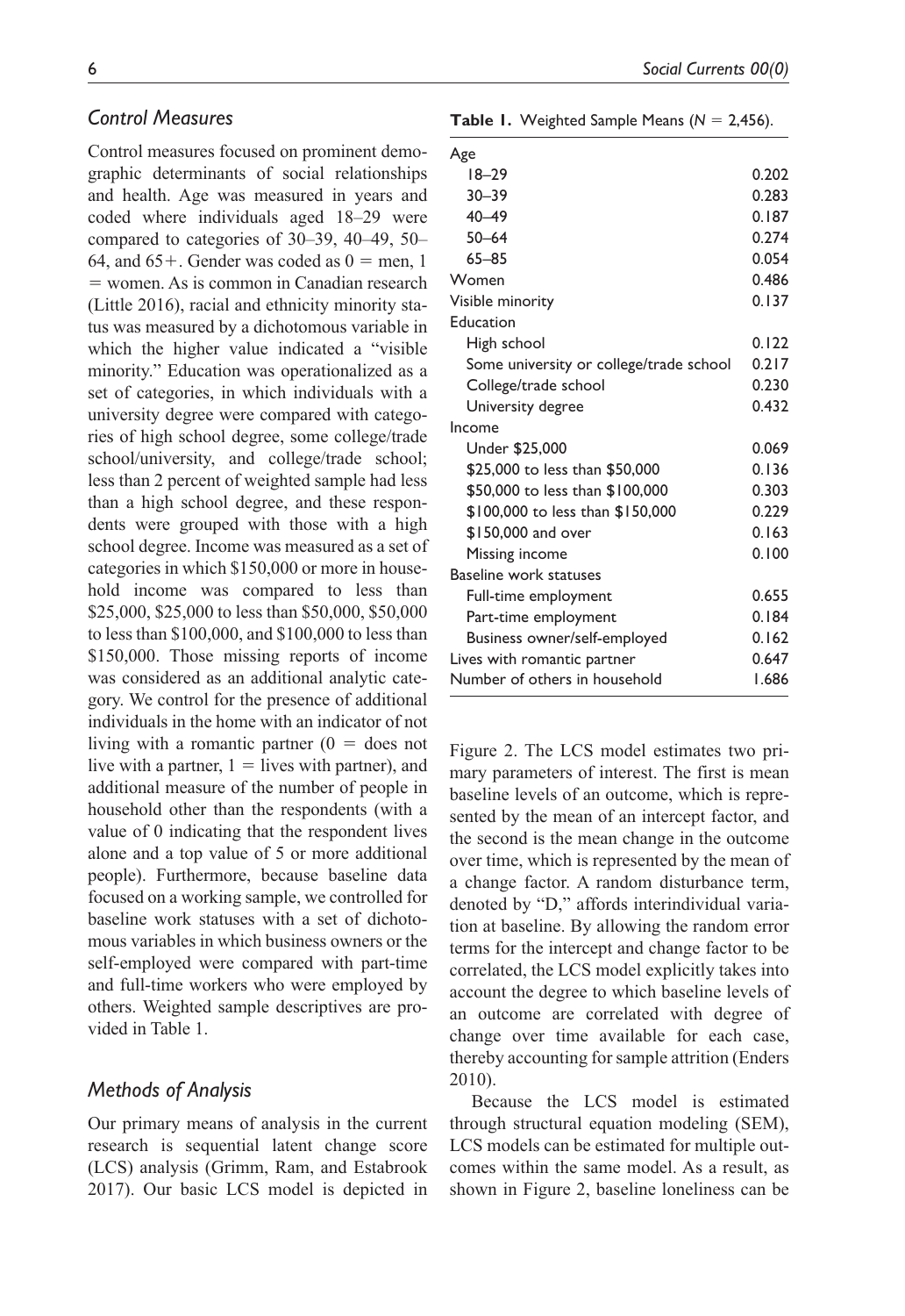

**Figure 2.** Sequential latent change score model of social network confidants, loneliness, and self-rated health during the COVID-19 pandemic. *Note.* SRH = self-rated health.

modeled as influenced by baseline number of social network confidants, while baseline selfrated health can be modeled as influenced by both baseline number of social network confidants and loneliness. Similarly, change in loneliness can be modeled as influenced by change in social network confidants, and change in self-rated health can be modeled as influenced by change in social network confidants and loneliness. The indirect pathways between network confidants and health can therefore be estimated as *ab*, which is the product of the association between the number of social network confidants and loneliness (*a*) and the association between loneliness and heath (*b*) (MacKinnon 2008).

All models are estimated using Mplus 8.3, and we display both metric and standardized coefficients. We also employ the maximum likelihood-robust estimation method that provides robust corrections for nonnormality and has been shown to produce suitable estimates of latent variables when indicators contain at least five response categories (Rhemtulla, Brosseau-Liard, and Savalei 2012). Full-information maximum likelihood (FIML) is used to address missing data, thereby accounting for sample attrition (Enders 2010). In testing indirect effects, we use bias-corrected bootstrapping, based on 5,000 bootstrap samples.

# **Results**

## *Descriptive Statistics*

Since we were interested in predicting *changes* in self-rated health—particularly declines in self-rated health—we first observe that roughly 27 percent of our analytic sample declined in self-rated health. Of those who experienced decreased self-rated health, 3 percent declined from fair to poor, 16 percent decreased from good to fair or poor, 47 percent decreased from very good to good, fair, or poor, with the majority (44 percent) decreasing from selfratings of very good to good health. And 34 percent decreased from excellent health to a lower self-rated health category between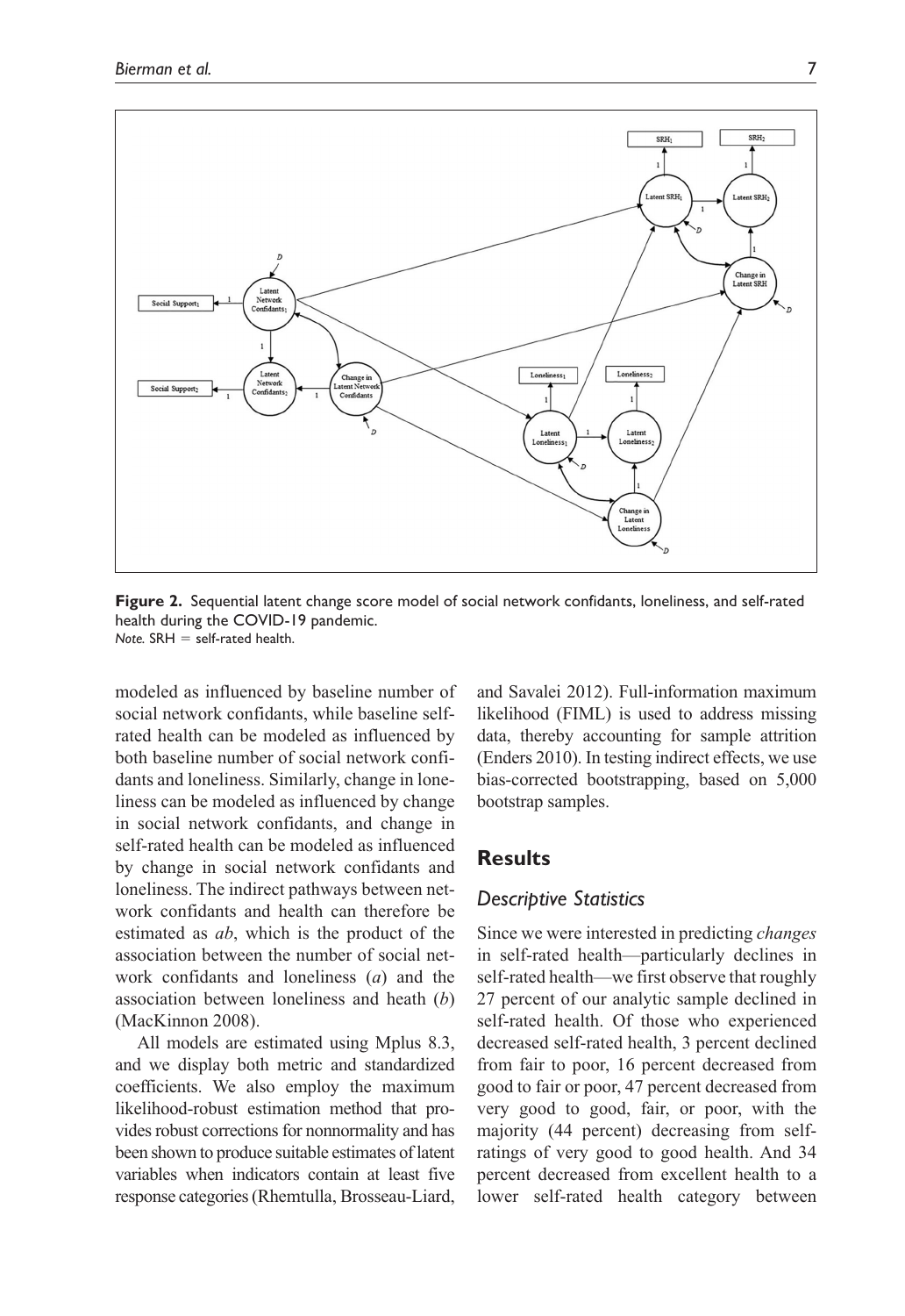|                                                                                                                   |   | confidants | Number of network |                                      | Loneliness |  |  | Self-rated health |                    |
|-------------------------------------------------------------------------------------------------------------------|---|------------|-------------------|--------------------------------------|------------|--|--|-------------------|--------------------|
| Latent model<br>estimates                                                                                         | b |            |                   | SE $\beta^*$ p b SE $\beta^*$ p b SE |            |  |  | $B^*$             | b                  |
| Baseline latent mean 3.769 0.027 2.928 ** 2.118 0.020 2.226 ** 3.709 0.019 3.998                                  |   |            |                   |                                      |            |  |  |                   | $\ast\ast\ast$     |
| Mean latent change -0.435 0.026 -0.398 *** 0.298 0.020 0.368 *** -0.136 0.017 -0.189                              |   |            |                   |                                      |            |  |  |                   | $\ast\!\ast\!\ast$ |
| Baseline and change $-0.580$ 0.033 $-0.413$ *** $-0.258$ 0.018 $-0.336$ *** $-0.256$ 0.019 $-0.382$<br>covariance |   |            |                   |                                      |            |  |  |                   | ***                |

**Table 2.** Univariate LCS Models of Social Support, Loneliness, and Self-Rated Health (*N* = 2,456).

*Note.* LCS = latent change score.

\**p* < .05. \*\**p* < .01. \*\*\**p* < .001 (two-tailed tests).

March and May. Taken together, these patterns show marked changes in perceptions of health in such a short period of time—and that declines in perceptions of health were occurring at the middle and upper ends of the distribution of self-rated health scores.

# *Univariate LCS Analyses*

Moving into our SEM analyses, as shown in Table 2, we estimated "empty" LCS models that did not contain predictors. These models provide estimates of baseline levels and mean changes in social network confidants, loneliness, and self-rated health, prior to examining the interrelationships between these three measures. The results for social network confidants show a mean number of confidants at baseline of 3.769 and a significant mean decrease in social network confidants of −0.435 over the course of the pandemic under study. Social network confidants therefore *contracted* over the course of the study. The variances of the disturbances for both factors are significant, though, indicating a significant degree of interindividual variation in the degree of change in network confidants.

The empty model estimates for loneliness show a similar pattern. Mean loneliness at baseline is 2.118, and there is a significant mean increase in loneliness of 0.298. Loneliness therefore *increased* during the twomonth study period. The factor variances for loneliness are also significant, though, indicating significant interindividual variation in increases in loneliness.

Given declines in the reported number of social network confidants and loneliness, we would expect to see commensurate decreases in health. The results for self-rated health support this expectation. The empty model indicates that mean self-rated health was 3.709 at baseline, and self-rated health decreased significantly over the course of the study, with a mean of −0.136. Taken together, these patterns indicate that a decrease in network confidants and an increase in loneliness were leading to declines in self-rated health. To investigate further, we next turn to the sequential LCS analyses that examine the interrelationships between these factors.

Figure 3 depicts these associations in a final LCS model, while Table 3 displays the results for the associations for all demographic controls. Focusing first on the baseline measures, we see support for the hypothesized framework of interrelationships. Baseline loneliness is significantly and inversely associated with baseline self-rated health with a standardized association of −0.217. The baseline number of social network confidants is also significantly associated with higher levels of loneliness. The indirect effect of social network confidants on self-rated health through loneliness was significant ( $ab = 0.033$ ,  $p < 0.01$ ). Furthermore, since the direct association between the baseline network confidants and baseline health is not significant, this is a case of "total mediation," in which baseline loneliness entirely explains the association between baseline network confidants and baseline self-rated health (MacKinnon 2008).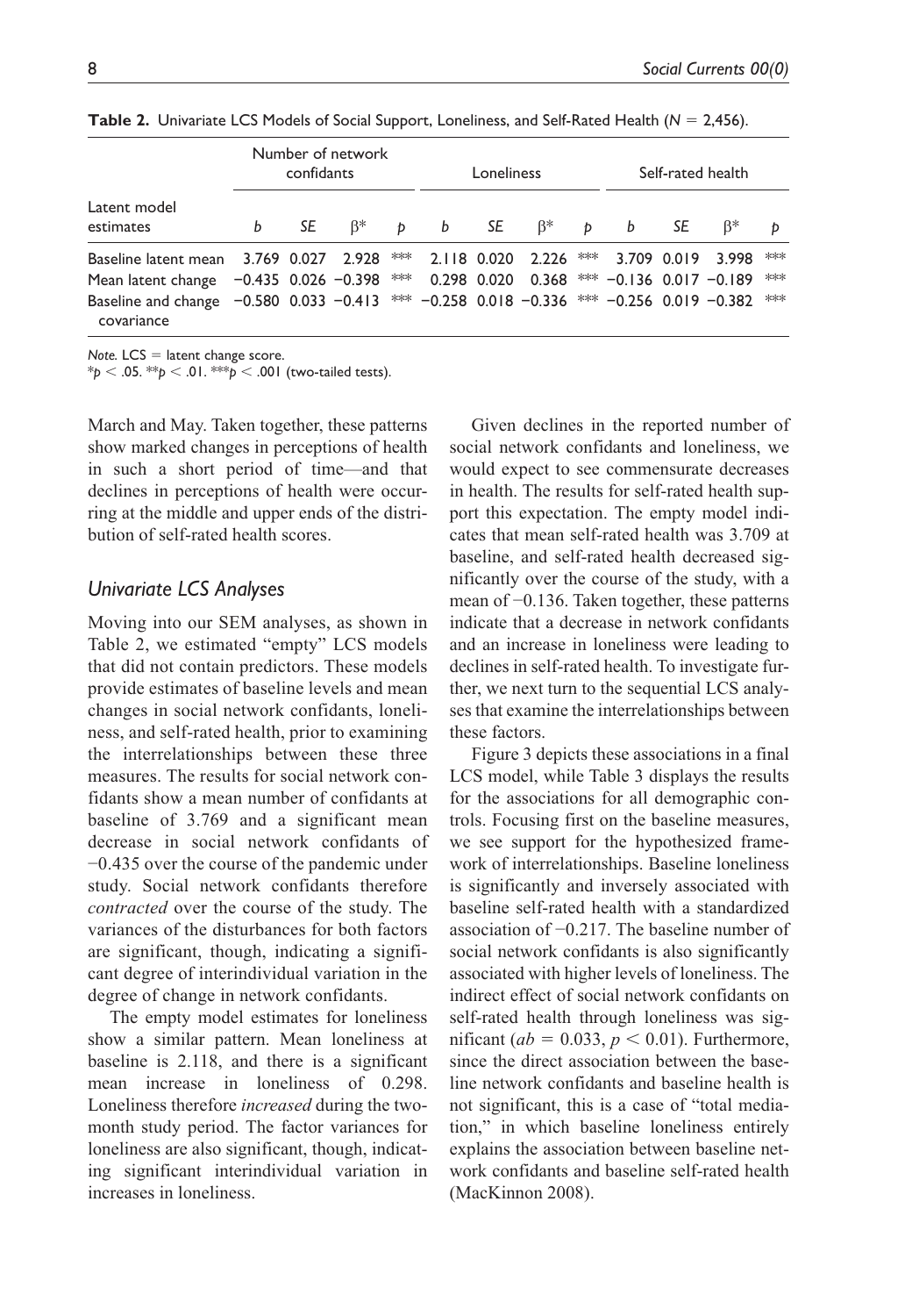



*Note.* Metric and then standardized coefficients are presented. SRH = self-rated health.  $*_{p}$  < .05.  $*_{p}$  < .01.  $*_{p}$  < .001.

Focusing next on the analyses of change, we see that changes in the number of social network confidants are not significantly associated with changes in loneliness. A lack of association between the two measures of change is unexpected, but likely reflects the degree to which there was a large-scale upward shift in a sense of isolation in the population that occurred *irrespective of social network confidants*. Contractions in social network members during the pandemic were significantly associated with declines in self-rated health ratings. Independent of changes in network confidants, change in loneliness was also significantly and negatively associated with declines in self-rated health. Furthermore, baseline loneliness is also negatively associated with change in self-rated health. Thus, even when we take the population increase in loneliness into account, we see that individuals who were lonelier on the eve of the pandemic were more susceptible to declining health as the pandemic progressed.

## **Discussion**

The onset of the COVID-19 pandemic resulted in large-scale social distancing measures that required the cessation or diminution of social interactions. These measures were necessary for slowing the spread of the virus, but they also raised concerns about the adverse health effects of decreased social contact. The results of our research support these concerns. Although our initial survey occurred shortly after wide-spread social distancing measures were implemented, we observe declines in the number of social network confidants reported and increases in loneliness during the short two-month period. We also find that changes in both the number of social network confidants and loneliness contributed to explaining the decrease in self-rated health.

Prior research has documented the adverse consequences of loneliness for health, and scholars have suggested that North America is in the grip of an epidemic of loneliness (Jeste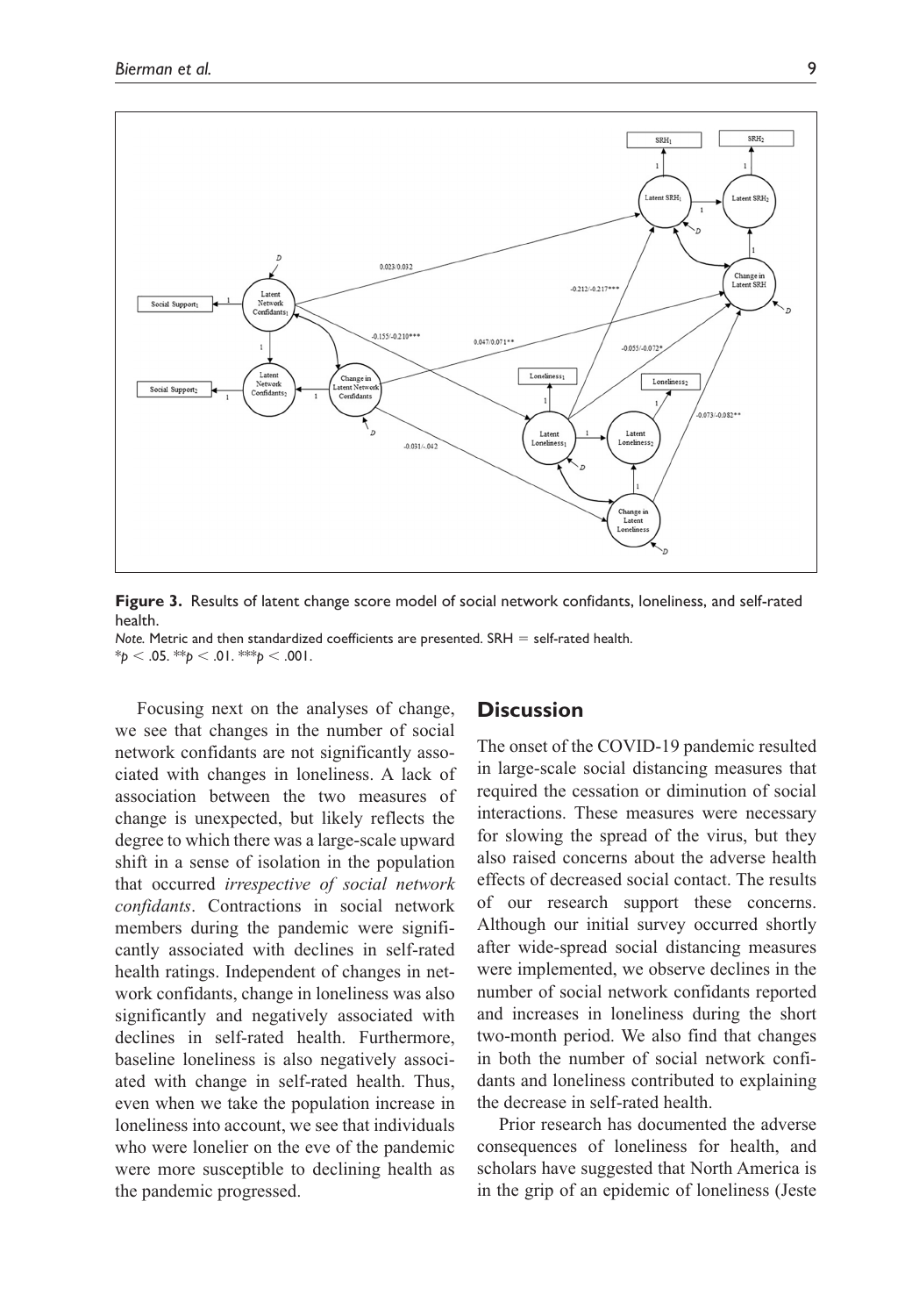|                                               |                           | Number of network confidants |          |                |               |               |          |                 |          | Loneliness |               |               |          |   |          |                 |               |     | Self-rated health |               |          |   |
|-----------------------------------------------|---------------------------|------------------------------|----------|----------------|---------------|---------------|----------|-----------------|----------|------------|---------------|---------------|----------|---|----------|-----------------|---------------|-----|-------------------|---------------|----------|---|
|                                               | Baseline                  |                              |          |                | Latent change |               |          | <b>Baseline</b> |          |            |               | Latent change |          |   |          | <b>Baseline</b> |               |     |                   | Latent change |          |   |
| Control variables                             | SE,<br>م                  | $\overline{a}$<br>š*         | م        |                | 5F            | Þ<br>ă        | م        | 5F              | ă        | Þ          | م             | 5F            | ž.       | Þ | م        | SE,             | š*            | Þ   | م                 | SE,           | ă        | Þ |
| Age (18-29 is reference)                      |                           |                              |          |                |               |               |          |                 |          |            |               |               |          |   |          |                 |               |     |                   |               |          |   |
| $30 - 39$                                     | 0.083<br>$-0.077$         | $-0.027$                     |          | $-0.045$       | 0.082         | $-0.018$      | $-0.090$ | 0.063           | $-0.043$ |            | $-0.012$      | 0.072         | $-0.007$ |   | $-0.160$ | 0.060           | $-0.078$      | $*$ | $-0.112$          | 0.063         | $-0.070$ |   |
| 40-49                                         | 0.088<br>$-0.348$         | $*$<br>$-0.105$              |          | $-0.089$       | 0.089         | $-0.032$      | $-0.329$ | 0.067           | $-0.135$ | 菜菜         | $-0.015$      | 0.075         | $-0.007$ |   | $-0.425$ | 0.066           | $-0.179$      | 菱菜  | $-0.138$          | 0.065         | $-0.075$ | ₩ |
| $50 - 64$                                     | 0.087<br>$-0.606$         | $**\ast$<br>$-0.210$         | $-0.134$ |                | 0.087         | $-0.055$      | $-0.469$ | 0.064           | $-0.220$ | ***        | $-0.013$      | 0.072         | $-0.007$ |   | $-0.405$ | 0.065           | $-0.195$      | 茶茶  | $-0.174$          | 0.062         | $-0.107$ | ≸ |
| $65 - 85$                                     | 0.146<br>$-0.511$         | $**\atop{*}$<br>$-0.090$     |          | $-0.165$       | 0.138         | $-0.034$      | $-0.615$ | 0.094           | $-0.146$ | ***        | 0.054         | 0.100         | 0.015    |   | $-0.426$ | 0.106           | $-0.104$      | **  | $-0.057$          | 0.087         | $-0.018$ |   |
| Women                                         | 0.052<br>0.170            | 菜<br>0.066                   |          | 0.099          | 0.052         | 0.045         | 0.040    | 0.038           | 0.021    |            | 0.039         | 0.040         | 0.024    |   | $-0.081$ | 0.038           | $-0.043$      | ⋇   | 0.049             | 0.035         | 0.034    |   |
| Visible minority                              | 0.078<br>$-0.161$         | ∗<br>$-0.043$                |          | $-0.028$       | 0.082         | $-0.009$      | 0.183    | 0.058           | 0.066    | ×          | $-0.085$      | 0.062         | $-0.036$ |   | $-0.023$ | 0.057           | $-0.008$      |     | 0.066             | 0.048         | 0.032    |   |
| Education (university degree is reference)    |                           |                              |          |                |               |               |          |                 |          |            |               |               |          |   |          |                 |               |     |                   |               |          |   |
| High school                                   | 0.088<br>$-0.378$         | $*$<br>$-0.096$              |          | $-0.002$       | 0.098         | $-0.001$      | 0.145    | 0.065           | 0.050    | ₩          | $-0.096$      | 0.072         | $-0.039$ |   | $-0.290$ | 0.070           | $-0.102$      | 菜菜  | 0.108             | 0.069         | 0.049    |   |
| Some university or college/trade school -0.28 | 0.071                     | ***<br>$-0.090$              | $-0.021$ | 0.073          |               | $-0.008$      | $-0.059$ | 0.050           | $-0.026$ |            | 0.113         | 0.053         | 0.057    |   | $-0.153$ | 0.050           | $-0.068$      | 菜   | 0.015             | 0.046         | 0.008    |   |
| College/trade school                          | 0.067<br>$-0.278$         | ***<br>$-0.091$              |          | 0.072          | 0.065         | 0.028         | $-0.082$ | 0.047           | $-0.037$ |            | $-0.010$      | 0.049         | $-0.005$ |   | $-0.179$ | 0.047           | $-0.081$      | *** | 0.008             | 0.043         | 0.005    |   |
| Income (\$150,000 and over is reference)      |                           |                              |          |                |               |               |          |                 |          |            |               |               |          |   |          |                 |               |     |                   |               |          |   |
| Under \$25,000                                | 0.139<br>$-0.180$         | $-0.035$                     |          | 0.003          | 0.152         | 0.001         | 0.287    | 0.104           | 0.076    | Ř          | $-0.230$      | 0.116         | $-0.072$ |   | $-0.345$ | 0.100           | $-0.094$      | Ř   | 0.067             | 0.090         | 0.023    |   |
| \$25,000 to less than \$50,000                | 0.106<br>$-0.214$         | $-0.057$                     |          | 0.109<br>0.141 |               | 0.044         | 0.208    | 0.075           | 0.075    | 荽          | 0.012         | 0.079         | 0.005    |   | $-0.328$ | 0.072           | $-0.121$      | *** | $-0.045$          | 0.066         | $-0.021$ |   |
| \$50,000 to less than \$100,000               | 0.081<br>$-0.263$         | 菜<br>$-0.094$                |          | 0.082<br>0.194 |               | 0.081         | 0.065    | 0.055           | 0.032    |            | $-0.083$      | 0.059         | $-0.047$ |   | $-0.165$ | 0.056           | $-0.082$      | 藳   | $-0.030$          | 0.052         | $-0.019$ |   |
| \$100,000 to less than \$150,000              | 0.083<br>$-0.141$         | $-0.046$                     |          | 0.085          | 0.082         | 0.033         | 0.048    | 0.055           | 0.021    |            | 0.015         | 0.060         | 0.008    |   | $-0.109$ | 0.056           | $-0.049$      |     | $-0.009$          | 0.053         | $-0.005$ |   |
| Missing income                                | $\frac{1}{2}$<br>$-0.357$ | ≸<br>$-0.083$                |          | 0.106<br>0.148 |               | 0.04          | 0.158    | 0.075           | 0.050    |            | 0.026         | 0.076         | 0.010    |   | $-0.160$ | 0.077           | $-0.052$      |     | 0.015             | 0.067         | 0.006    |   |
| Baseline work statuses                        |                           |                              |          |                |               |               |          |                 |          |            |               |               |          |   |          |                 |               |     |                   |               |          |   |
| (Business owner/self-employed is reference)   |                           |                              |          |                |               |               |          |                 |          |            |               |               |          |   |          |                 |               |     |                   |               |          |   |
| Full-time employment                          | 0.077<br>$-0.146$         | $-0.054$                     | $-0.089$ |                | 0.077         | $-0.039$      | $-0.026$ | 0.052           | $-0.013$ |            | 0.062         | 0.054         | 0.036    |   | 0.011    | 0.056           | 0.006         |     | 0.043             | 0.051         | 0.028    |   |
| Part-time employment                          | 0.097<br>$-0.047$         | $-0.014$                     | $-0.106$ | 0.097          |               | $-0.037$      | 0.026    | 0.068           | 0.010    |            | 0.021         | 0.072         | 0.010    |   | $-0.087$ | 0.07            | $-0.036$      |     | 0.034             | 0.062         | 0.018    |   |
| Lives with romantic partner                   | 0.066<br>0.036            | 0.013                        | $-0.047$ |                | 0.068         | $-0.021$      | $-0.377$ | 0.049           | $-0.190$ | ***        | $-0.065$      | 0.051         | $-0.038$ |   | $-0.025$ | 0.048           | $-0.013$      |     | 0.054             | 0.047         | 0.036    |   |
| Number of others in household                 | 0.024<br>$-0.028$         | $-0.026$                     |          | 0.021          | 0.027         | 0.023         | 0.010    | 0.018           | 0.012    |            | $-0.023$      | 0.018         | $-0.034$ |   | 0.008    | 0.017           | $\frac{1}{2}$ |     | 0.006             | 0.016         | 0.010    |   |
| Intercept                                     | 0.133<br>4.476            | ***<br>3.478                 | $-0.445$ | 0.141          |               | 菜<br>$-0.407$ | 3.066    | 0.115           | 3.230    | ***        | 0.347         | 0.104         | 0.428    | 菜 | 4.650    | 0.128           | 5.014         | 茶茶  | 0.015             | $\frac{1}{2}$ | 0.020    |   |
| Baseline and change covariance                | 0.033<br>$-0.590$         | ***<br>$-0.436$              |          |                |               |               | $-0.244$ | 0.016           | $-0.353$ | $***$      |               |               |          |   | $-0.262$ | 0.018           | $-0.419$      | *** |                   |               |          |   |
| ř                                             | 065                       |                              |          | $\overline{a}$ |               |               | .174     |                 |          |            | $\frac{9}{2}$ |               |          |   | 106      |                 |               |     | 026               |               |          |   |
|                                               |                           |                              |          |                |               |               |          |                 |          |            |               |               |          |   |          |                 |               |     |                   |               |          |   |

Table 3. Relationships with Control Variables in Sequential LCS Model of Social Support, Loneliness, and Self-Rated Health ( $N = 2,456$ ). **Table 3.** Relationships with Control Variables in Sequential LCS Model of Social Support, Loneliness, and Self-Rated Health (*N* = 2,456).

Note. LCS = latent change score.<br>\* $p < .05$ . \*\*\* $p < .01$ . \*\*\* $p < .001$  (two-tailed tests). \**p* < .05. \*\**p* < .01. \*\*\**p* < .001 (two-tailed tests).*Note.* LCS = latent change score.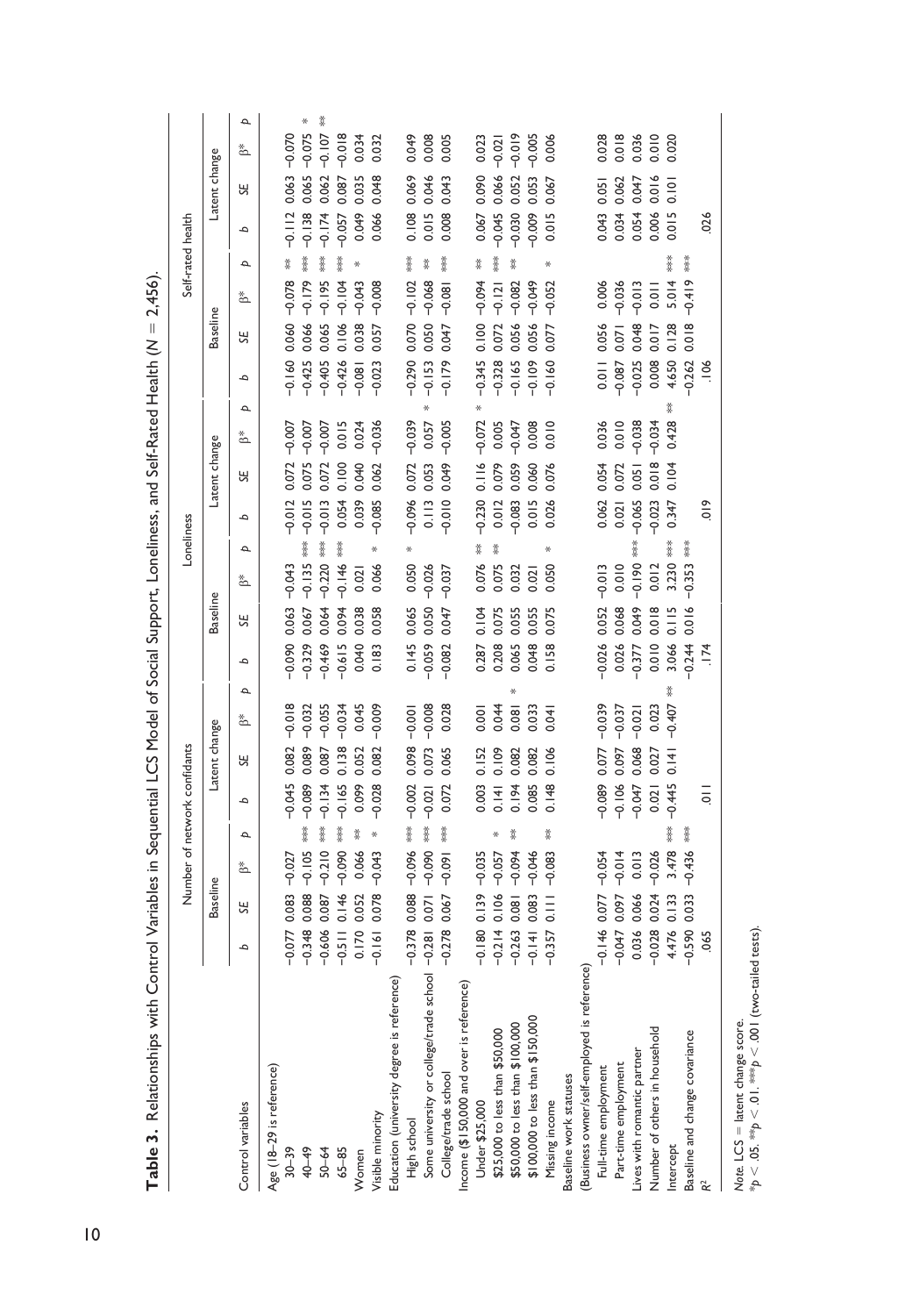et al. 2020). The current study contributes to this body of work in two ways. First, it shows that, during the COVID-19 pandemic, there was an exacerbation of this putative loneliness epidemic. Whether or not the increase in loneliness persists or has long-term effects on wellbeing remains to be seen, but our findings indicate that loneliness accompanied the COVID-19 pandemic. Second, we observed that declines in social network confidants and increases in loneliness were each associated with declines in self-rated health during the pandemic.

Speaking first to the effects of loneliness, the declines in self-rated health resulting from loneliness are likely indicative of decrements in daily physical and mental functioning during the pandemic (Bjorner, Fayers, and Idler 2005; Mavaddat et al. 2011). Moreover, self-rated health has been shown to capture short-term and preclinical health problems (Caetano et al. 2013), as well as an increased risk of mortality (DeSalvo et al. 2006). Since loneliness is an evaluative construct that reflects individual's assessment of social relationships failing to meet their needs (Hughes et al. 2004), it is not surprising that these effects would be observed at the outset of the COVID-19 pandemic. As the pandemic continues, however, additional attention should be afforded to the contribution of loneliness to any further health risks. In particular, if social reconnection with others does not occur once the pandemic reaches an end, insights from the evolutionary theory of loneliness suggest that these socially adrift individuals will be at a higher risk of further health physical declines due to persistent loneliness (Cacioppo and Hawkley 2009; Cacioppo et al. 2006).

It is also notable that people who started off lonelier on the eve of the pandemic ended up experiencing worse health regardless of how their loneliness changed over the first two months of the pandemic. This finding coheres with previous research showing that baseline levels of loneliness are associated with subsequent changes in health (Luo et al. 2012). Yet, that we observe this influence over only a twomonth period suggests that the initial months of the COVID-19 pandemic composed a period of heightened vulnerability for population health during this crisis. Prior research

demonstrates that self-rated health is reflective of stress responses (Leshem-Rubinow et al. 2015), and as people experienced a loss of social resources due to social distancing, they were likely more vulnerable to preexisting social stressors. Subsequent research into the health effects of the COVID-19 response should take care to consider how antecedent stressful conditions may have had further health effects due to increased vulnerabilities (and worse health perceptions) brought on by social distancing measures. For instance, groups that typically experience a greater degree of stress, such as minority groups, those of a lower socioeconomic status, and people with preexisting health conditions have been found to fare worse during the pandemic (e.g., Bierman et al. 2021; Hooper, Nápoles, and Pérez-Stable 2020; Stein and Ometa 2020 Wyper et al. 2020), and we may see this trend continue the longer social distancing protocols are in place.

As for social network conduits, at baseline, the consequences of having fewer social network conduits to discuss intimate matters with for loneliness entirely explained its association with perceptions of health at baseline. However, changes in social network confidants were not associated with changes in loneliness, resulting in independent effects on changes in perceptions of self-rated health. In other words, the lack of social network confidants *prior to* the COVID-19 pandemic may have worn on people and accrued into feelings of loneliness prior to the pandemic, in turn creating adverse indirect associations with perceptions of health at baseline. Yet, we found no evidence for this indirect association when it came to changes experienced specifically during the pandemic. Still, individuals who lost network confidants during the first two months of the pandemic also experienced a decline in self-rated health, suggesting other channels besides the evaluative component of loneliness as the satisfaction with relationship intimacy. It is possible that decreased network size led to additional problems coping during the pandemic, or reduced social trust which was also likely to be especially important during the increased threats raised by the pandemic. Declines in social trust may have been especially important as an explanatory mechanism,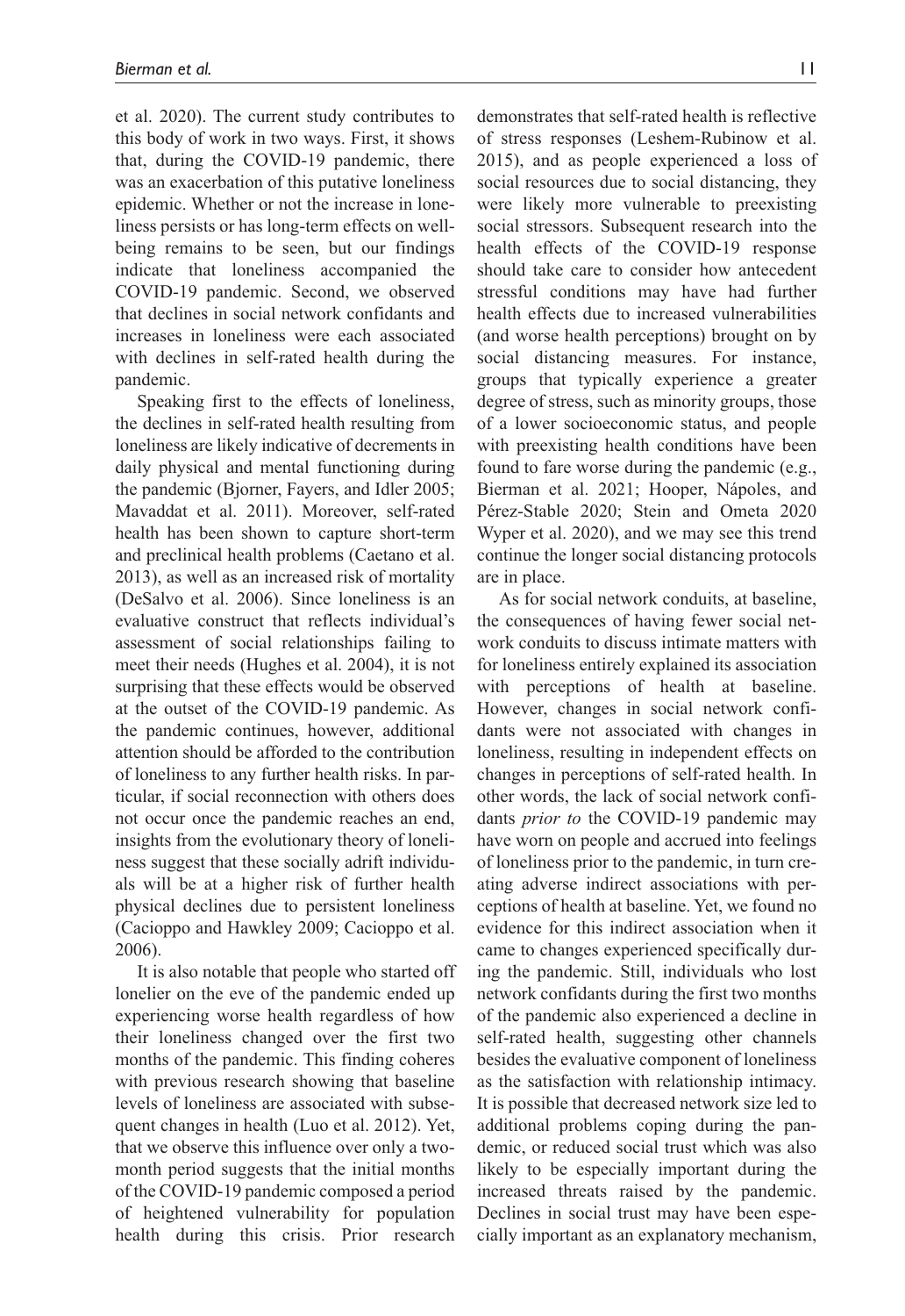as recent research suggests that social trust declined in the wake of the pandemic, incurring detriments to well-being.

# *Policy Implications*

The COVID-19 pandemic generated sweeping transformations in social interactions in a short period of time. Prior to the pandemic, many scholars had already expressed deep concerns about pervasive feelings of loneliness in North American society. The social distancing measures linked to the pandemic likely exacerbated these dynamics. Given this predicament, we suggest several policy implications that could follow from our findings.

Our research suggests that the establishment of stay-at-home and social distancing measures should include efforts to translate, evolve, and apply established practices to combat the loss of social network confidants and loneliness. Some potential strategies to address the loss of social connection could include the integration of brief and interactive screening tools for clinicians and health professionals to identify and make service referrals for those experiencing the adverse effects of social disconnection (de Oliveira Neto et al. 2020). Moreover, concomitant with these efforts should be concerted activities which make digital resources available for virtual counseling or telemedicine, especially in disadvantaged and underserved communities. Declines in health may become more apparent in the progression of the pandemic, necessitating greater access to remote medical care which would minimize the risk of virus transmission while still permitting greater access to medical care. Also providing access to remoteled exercise classes and other forms of physical activity promotion would further help to combat negative effects on population health.

More broadly, we turn our attention to programmatic ways of combatting social isolation beyond medical. We suggest an organized efforts to engage individuals in volunteer efforts to provide online support for others. We essentially suggest a national service corp dedicated to involving individuals in the battle against isolation. This could involve support forums, as well as the organization of social connections in which individuals could provide one-to-one support, as well as more basic opportunities for social interactions. Notably, providing these opportunities may have as much impact for people who volunteer to provide these services as those who receive them by instilling a sense of mattering in individuals that would counter-balance deleterious effects of declining social networks of confidants. Funds could also be allocated as part of a national campaign to nonprofits or community-based organizations to enhance social connections and engagement as we begin to emerge from the pandemic and reestablish social bonds.

We are especially concerned about the state of social connection following the pandemic. We especially suggest national monitoring efforts of the degree to which the pandemic may have created a "scarring" effect, in which social connection may not rebound after the pandemic. Evidence of a scarring effect would suggest the need for greater attention from a policy perspective for programmatic efforts to bolster individual social connections. In our view, "getting back to normal" will also encompass a careful recognition of the toll that social isolation exacted on individuals since the outset of the pandemic, and concentrated efforts to reconnect people once it is safe to do so. Community engagement events and municipal funding of grassroots organization that can help facilitate local community will especially be critical public investments in combatting long-term social isolation.

# *Limitations*

A few limitations of our study deserve mention. First, we note that our results may be limited in their generalizability because participants were recruited online. This may lead to conservative estimates of the relationship between loneliness and health, however, because all of our respondents had some access to technology and could conceivably connect with close others once inperson gatherings were suspended. Second, our results may only be generalizable to the North American (Canadian) context, or other social contexts where social distancing measures could be practically implemented. In nations in which large-scale working from home, high population density, or extensive familial co-residence, the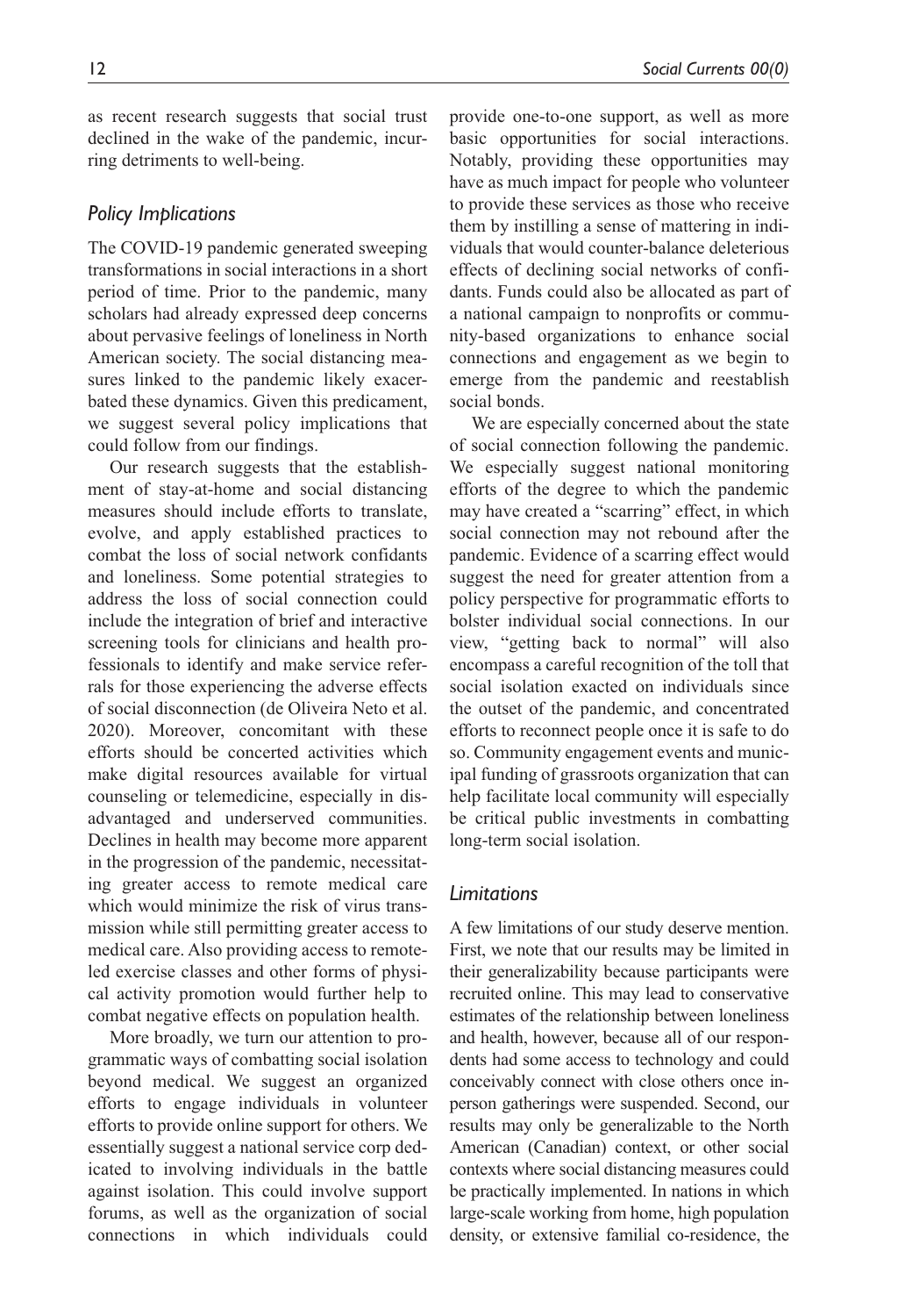patterns we observe are likely to be less applicable.

## *Conclusion*

Altogether, the results of our study suggest that social disconnection and loneliness is a major public health issue and that remaining "socially distant" can paradoxically be both protective and harmful to people. These measures can be protective in terms of helping to curb transmission of the virus, but harmful through consequences for social isolation and loneliness. The fundamental human need for social connection is greatest in times of adverse situations and events. Although social distancing requirements may continue to be necessary to curtail the spread of the virus, they will also tend to leave people desiring social connection. Bereft of this connection, we are likely to see residual health consequences at the population level beyond those related to the contraction of the coronavirus.

#### **Authors' Note**

Alex Bierman and Laura Upenieks are co-first authors.

#### **Declaration of Conflicting Interests**

The author(s) declared no potential conflicts of interest with respect to the research, authorship, and/or publication of this article.

#### **Funding**

The author(s) disclosed receipt of the following financial support for the research, authorship, and/ or publication of this article: University of Toronto COVID-19 Action Initiative 2020 (Fund # 508813) and Tri-Council Bridge funding supports this research (Scott Schieman, PI).

#### **References**

- Alexander, G. Caleb, Kenneth B. Stoller, Rebecca L. Haffajee, and Brendan Saloner. 2020. "An Epidemic in the Midst of a Pandemic: Opioid Use Disorder and COVID-19." *Annals of Internal Medicine* 173(1):57–58.
- Allcott, Hunt, Levi Boxell, Jacob Conway, Matthew Gentzkow, Michael Thaler, and David Yang. 2020. "Polarization and Public Health: Partisan

Differences in Social Distancing during the Coronavirus Pandemic." *Journal of Public Economics* 191:104254.

- Au, Nicole, and David W Johnston. 2014. "Selfassessed Health: What Does it Mean and What Does it Hide?" *Social Science & Medicine (1982)* 121:21–28.
- Bearman, Peter and Paolo Parigi. 2004. "Cloning Headless Frogs and Other Important Matters: Conversation Topics and Network Structure." *Social Forces* 83(2):535–57.
- Benyamini, Yael. 2011. "Why Does Self-Rated Health Predict Mortality? An Update on Current Knowledge and a Research Agenda for Psychologists." *Psychology & Health* 26:1407–13.
- Bierman, Alex and Scott Schieman. 2020. "Social Estrangement and Psychological Distress before and during the COVID-19 Pandemic: Patterns of Change in Canadian Workers." *Journal of Health and Social Behavior* 61:398–417.
- Bierman, Alex, Laura Upenieks, Paul Glavin, and Scott Schieman. 2021. "Accumulation of Economic Hardship and Health during the COVID-19 Pandemic: Social Causation or Selection?" *Social Science & Medicine* 275:113774.
- Bjorner JB, Fayes P and Idler E. 2005. "Self-rated Health." Pp. 309–323 in *Assessing Quality of Life in Clinical Trials*, 2nd ed., edited by P. Fayers & R. Hays. Oxford: Oxford University Press.
- Brown, Eoin Gavin, Ann-Marie Creaven, and Stephen Gallagher. 2019. "Loneliness and Cardiovascular Reactivity to Acute Stress in Younger Adults." *International Journal of Psychophysiology* 135:121–25.
- Cacioppo, John T. and Stephanie Cacioppo. 2014. "Social Relationships and Health: The Toxic Effects of Perceived Social Isolation." *Social and Personality Psychology Compass* 8:58–72.
- Cacioppo, John T. and Louise C. Hawkley. 2009. "Perceived Social Isolation and Cognition." *Trends in Cognitive Sciences* 13(10):447– 54.
- Cacioppo, John T., Louise C. Hawkley, John M. Ernst, Mary Burleson, Gary G. Berntson, Bita Nouriani, and David Spiegel. 2006. "Loneliness within a Nomological Net: An Evolutionary Perspective." *Journal of Research in Personality* 40(6):1054–85.
- Caetano, Silvana C., Cosme M. F. P. Silva, and Mario V. Vettore. 2013. "Gender Differences in the Association of Perceived Social Support and Social Network with Self-Rated Health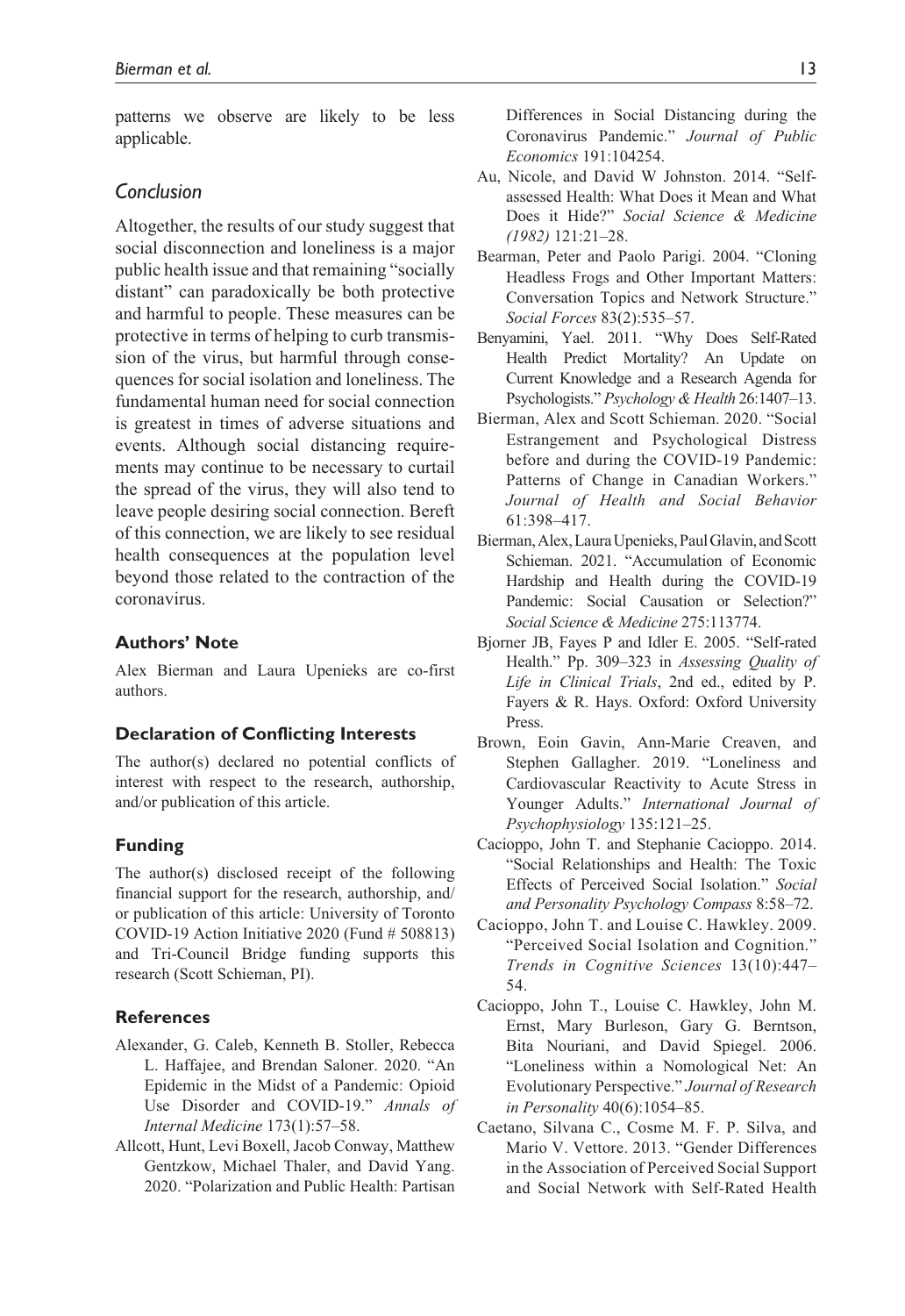Status among Older Adults: A Population-Based Study in Brazil." *BMC Geriatrics* 13(1):122.

- Chen, Yixin and Thomas Hugh Feeley. 2014. "Social Support, Social Strain, Loneliness, and Well-Being among Older Adults." *Journal of Social and Personal Relationships* 31(2):141–61.
- de Oliveira Neto, Leônidas, Vagner Deuel de Oliveira Tavares, Felipe Barreto Schuch, and Kenio Costa Lima. 2020. "Coronavirus Pandemic (SARS-COV-2): Pre-Exercise Screening Questionnaire (PESQ) for Telepresential Exercise." *Frontiers in Public Health* 8:146.
- DeSalvo, Karen B., Nicole Bloser, Kristi Reynolds, Jiang He, and Paul Muntner. 2006. "Mortality Prediction with a Single General Self-Rated Health Question: A Meta-analysis." *Journal of General Internal Medicine* 213:267–75.
- Doiron, Denise, Denzil G. Fiebig, Meliyanni Johar, and Agne Suziedelyte. 2015. "Does Self-Assessed Health Measure Health?" *Applied Economics* 47(2):180–94.
- Douglas, Margaret, Srinivasa Vittal Katikireddi, Martin Taulbut, Martin McKee, and Gerry McCartney. 2020. "Mitigating the Wider Health Effects of Covid-19 Pandemic Response." *British Medical Journal* 369:m1557.
- Ellis, Wendy E., Tara M. Dumas, and Lindsey M. Forbes. 2020. "Physically Isolated but Socially Connected: Psychological Adjustment and Stress among Adolescents during the Initial COVID-19 Crisis." *Canadian Journal of Behavioural Science* 52(3):177–87.
- Enders, Craig K. 2010. *Applied Missing Data Analysis*. New York: Guilford Press.
- Ferraro, Kenneth F. and Lindsay R. Wilkinson. 2015. "Alternative Measures of Self-Rated Health for Predicting Mortality Among Older People: Is Past or Future Orientation More Important?" *The Gerontologist* 55(5):836–44.
- Folk, Dunigan, Karynna Okabe-Miyamoto, Elizabeth Dunn, and Sonja Lyubomirsky. 2020. "Did Social Connection Decline during the First Wave of COVID-19? The Role of Extraversion." *PsyArxiv*. Published electronically April 24. doi:10.31234/osf.io/tkr2b.
- Forgette, Richard, Bryan Dettrey, Mark Van Boening, and David A. Swanson. 2009. "Before, Now, and After: Assessing Hurricane Katrina Relief." *Population Research and Policy Review* 28(1):31–44.
- Grimm, Kevin, J, Nilam Ram, and Ryne Estabrook. 2017. *Growth Modeling: Structural Equation and Multilevel Modeling Approaches*. New York: Guilford Press.
- Hawdon, James and John Ryan. 2012. "Well-being after the Virginia Tech Mass Murder: The Relative Effectiveness of Face-to-Face and Virtual Interactions in Providing Support to Survivors." *Traumatology* 18(4):3–12.
- Hooper, Monica Webb, Anna María Nápoles, and Eliseo J. Pérez-Stable. 2020. "COVID-19 and Racial/Ethnic Disparities." *Journal of the American Medical Association* 323(24):2466–67.
- Hughes, Mary Elizabeth, Linda J. Waite, Louise C. Hawkley, and John T. Cacioppo. 2004. "A Short Scale for Measuring Loneliness in Large Surveys." *Research on Aging* 26(6):655–72.
- Jeste, Dilip V., Ellen E. Lee, and Stephanie Cacioppo. 2020. "Battling the Modern Behavioral Epidemic of Loneliness." *JAMA Psychiatry* 77(6):553–54.
- Jylhä, Marja. 2009. "What Is Self-Rated Health and Why Does It Predict Mortality? Towards a Unified Conceptual Model." *Social Science & Medicine* 69(3):307–16.
- Kovacs, Balazs, Nicholas Caplan, Samuel Grob, and Marissa King. 2021. "Social Networks and Loneliness during the COVID-19 Pandemic." *Socius: Sociological Research for a Dynamic World* 7:1–16.
- Krendl, Anne C. and Brea L. Perry. 2021. "The Impact of Sheltering in Place during the COVID-19 Pandemic on Older Adults' Social and Mental Well-being." *The Journals of Gerontology, Series B: Psychological Sciences & Social Sciences* 75:e53–e58. doi:10.1093/ geronb/gbaa110.
- Lee, Christine M., Jennifer M. Cadigan, and Isaac C. Rhew. 2020. "Increases in Loneliness Among Young Adults during the COVID-19 Pandemic and Association with Increases in Mental Health Problems." *Journal of Adolescent Health* 67(5):714–17.
- Leshem-Rubinow, Eran, Shani Shenhar-Tsarfaty, Assi Milwidsky, Sharon Toker, Itzhak Shapira, Shlomo Berliner, Yael Benyamini, Samuel Melamed, Ori Rogowski. 2015. "Self-rated Health is Associated with Elevated C-reactive Protein Even Among Apparently Healthy Individuals. *Israel Medical Association Journal* 17(4):213–8.
- Little, William. 2016. *Introduction to Sociology— 2nd Canadian Edition*. Retrieved April 4, 2020 ([https://opentextbc.ca/introductiontosociology-](https://opentextbc.ca/introductiontosociology2ndedition/)[2ndedition/](https://opentextbc.ca/introductiontosociology2ndedition/)).
- Luo, Ye, Louise C. Hawkley, Linda J. Waite, and John T. Cacioppo. 2012. "Loneliness, Health, and Mortality in Old Age: A National Longitudinal Study." *Social Science & Medicine* 74(6):907–14.